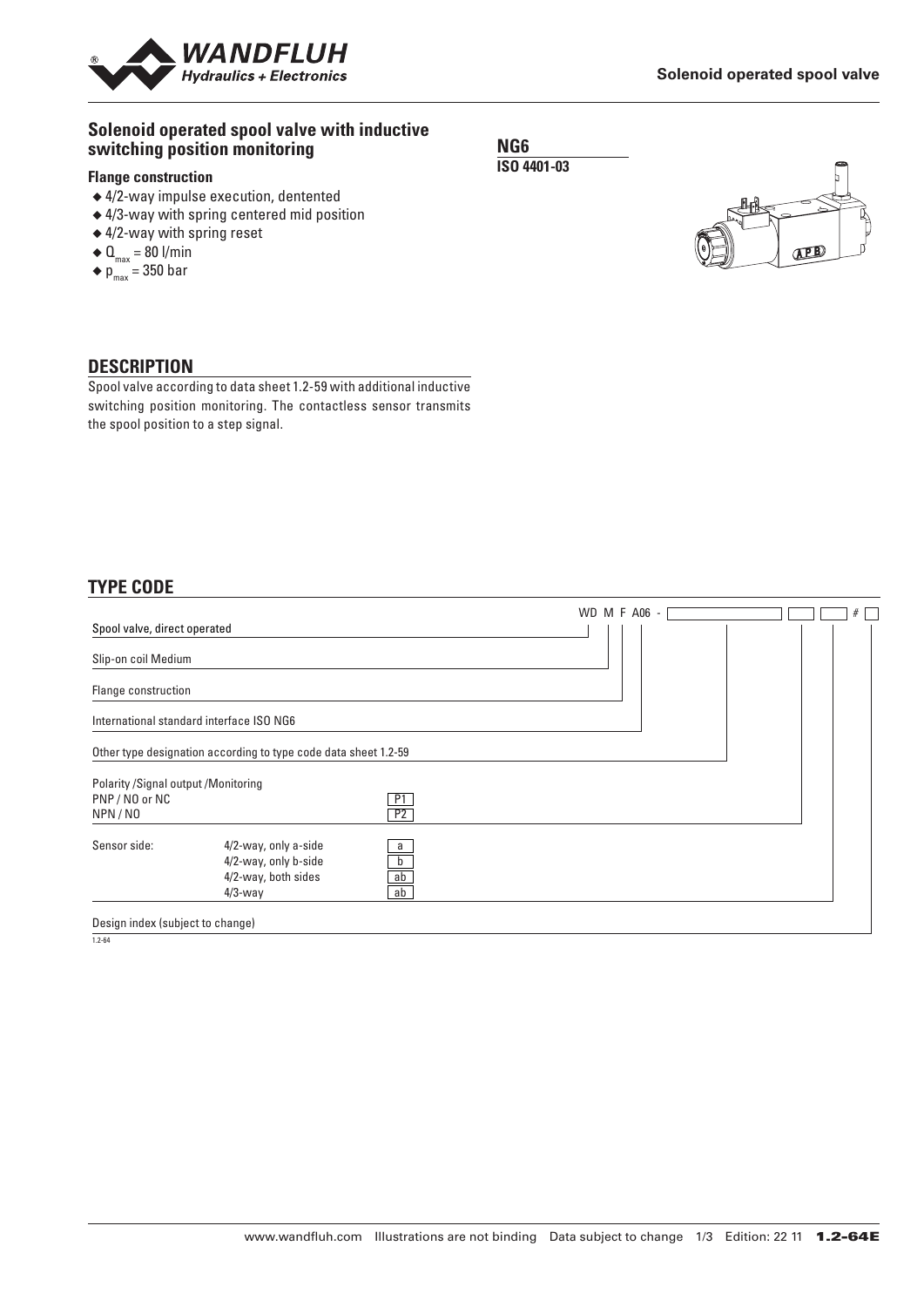

# **GENERAL SPECIFICATIONS**

| Weight                        | 0,5 kg single flange<br>1,0 kg double flange                                                                           |  |
|-------------------------------|------------------------------------------------------------------------------------------------------------------------|--|
| <b>Sensor Specifications:</b> |                                                                                                                        |  |
| Operating voltage             | 1036 VDC                                                                                                               |  |
| Signal current                | max. 200 mA                                                                                                            |  |
| <b>Protection class</b>       | IP 68<br>According to the connection type, the<br>protection class of the valve can be<br>lower, see data sheet 1.2-59 |  |
| <b>Dimensions</b>             | $M12 \times 1$                                                                                                         |  |
| Ambient temperature           | $-25+70$ °C                                                                                                            |  |
| Fastening torque              | 15 Nm                                                                                                                  |  |
| Peak pressure                 | 500 bar                                                                                                                |  |



| Mating connector (plug female) |                      |
|--------------------------------|----------------------|
| straight, screw terminal       | Article no. 219.2978 |
| 90°, screw terminal            | Article no. 219.3003 |

## **SURFACE TREATMENT**

- ◆ The valve body is painted with a two component paint
- ◆ All the other parts are zinc-nickel coated

**Note!** Other specifications, see data sheet 1.2-59

# **ELECTRICAL CONNECTION**

| Type:                      | PNP, NO (Normally open) or NC<br>(Normally closed) |
|----------------------------|----------------------------------------------------|
| Designation:               | P1                                                 |
| Article no.:               | 205.5028                                           |
| Device receptacle          | M <sub>12</sub> , 4 pole male                      |
|                            | $1 =$ Supply voltage +                             |
|                            | $2 =$ Signal NC                                    |
|                            | $3 =$ Supply voltage 0 VDC                         |
| ∢∢                         | $4 =$ Signal NO                                    |
| 3                          | Plus switched                                      |
| Mating connector           | M12, 4 pole female                                 |
| (not included in delivery) |                                                    |
|                            |                                                    |

### **Signal characteristics**

| Signal of the<br>actuator |    | Signal of the sensor |                |                       |                |
|---------------------------|----|----------------------|----------------|-----------------------|----------------|
|                           |    | N0<br>Normally open  |                | ΝC<br>Normally closed |                |
| A                         | B  | S <sub>1</sub>       | S <sub>2</sub> | S <sub>1</sub>        | S <sub>2</sub> |
| $0*$                      | 0* | $0^*$                | $0*$           | $1*$                  | $1*$           |
| 0                         |    | 0                    |                |                       | 0              |
|                           | 0  |                      | 0              | 0                     |                |
| *Middle position 4/3-way  |    |                      |                |                       |                |

| Type:                                          | NPN, NO (Normally open)                                                                                                                     |
|------------------------------------------------|---------------------------------------------------------------------------------------------------------------------------------------------|
| Designation:<br>Article no.:                   | P <sub>2</sub><br>205.5027                                                                                                                  |
| Device receptacle<br>∢∢                        | M12, 4 pole male<br>$1 =$ Supply voltage +<br>$2$ = Reserved for extentions<br>$3 =$ Supply voltage 0 VDC<br>$4 =$ Signal<br>Minus switched |
| Mating connector<br>(not included in delivery) | M <sub>12</sub> , 4 pole female                                                                                                             |